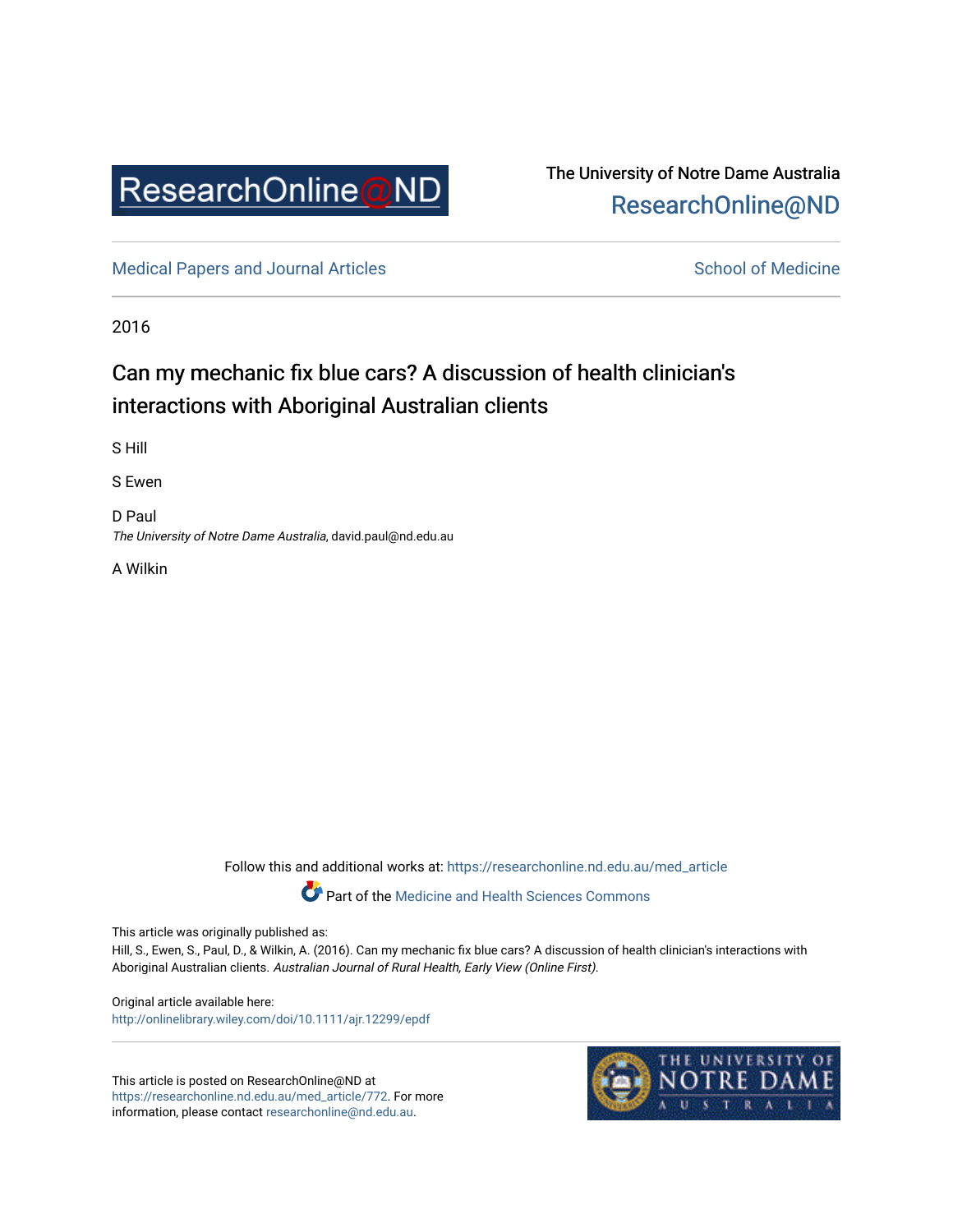This is the peer reviewed version of the following article:

Hill, S., Ewen, S., Paul, D., and Wilkin, A. (2016). Can my mechanic fix blue cars? A discussion of health clinician's interactions with Aboriginal Australian clients. *Australian Journal of Rural Health, Early View* (Online First). doi: 10.1111/ajr.12299

This article has been published in final form at: -

<http://onlinelibrary.wiley.com/doi/10.1111/ajr.12299/epdf>

This article may be used for non-commercial purposes in accordance with Wiley Terms and Conditions for self-archiving.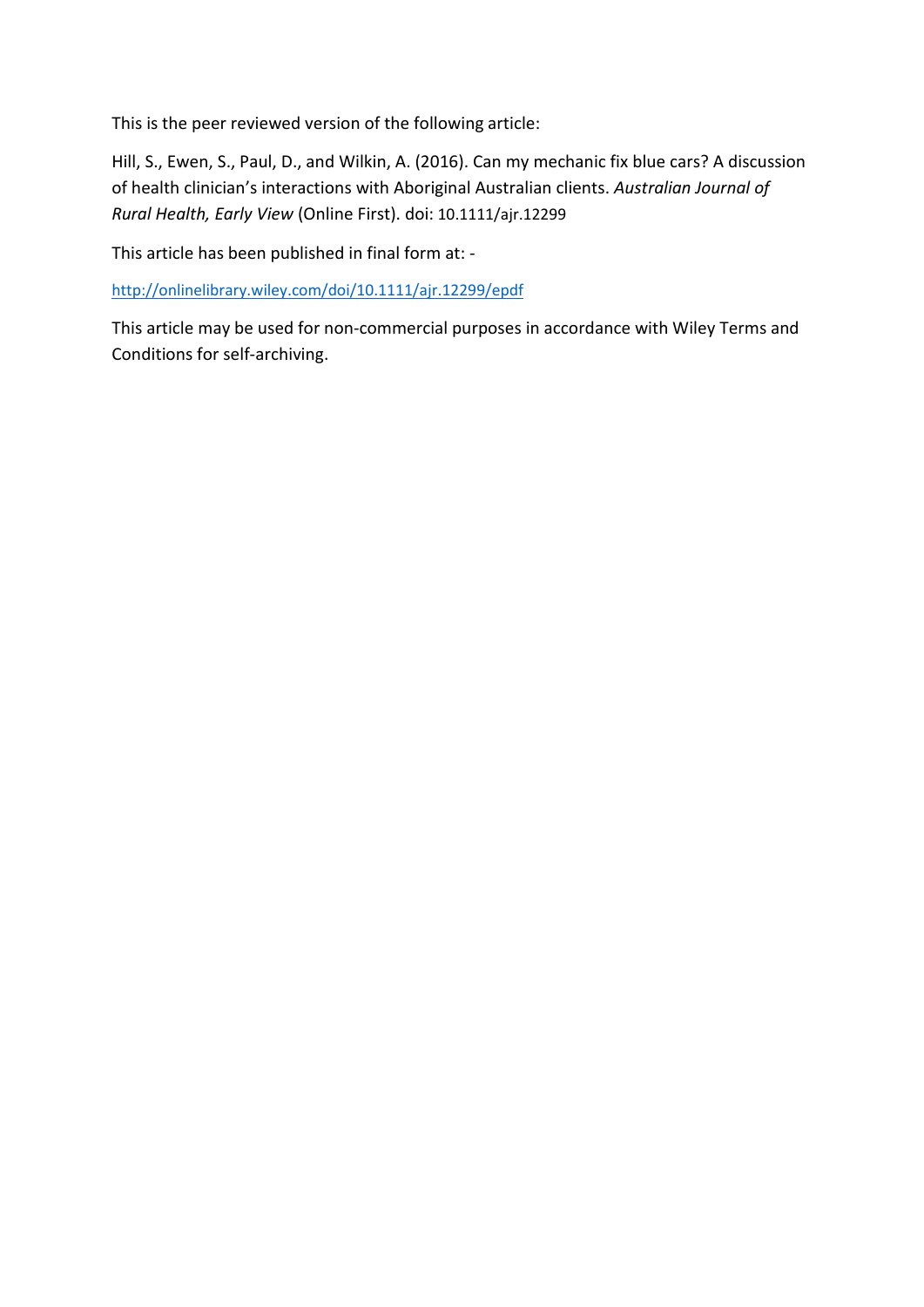Title: Can my mechanic fix blue cars? A discussion of health clinician's interactions with

Aboriginal Australian clients

#### **Authors:**

Shauna Hill University of Western Australia 35 Stirling Highway Crawley WA 6009 Perth, Australia Email: shauna hill@student.uwa.edu.au

Professor Shaun C Ewen Director, Melbourne Poche Centre for Indigenous Health Faculty Medicine, Dentistry and Health Sciences The University of Melbourne Email: [shaun.ewen@unimelb.edu.au](mailto:shaun.ewen@unimelb.edu.au) Tel: +61 3 8344 9230

Professor David Paul Associate Dean Aboriginal Health School of Medicine (Fremantle) University of Notre Dame 47 Henry Street (PO Box 1225) Fremantle W.A. 6959 Email: david.paul@nd.edu.au Tel: +61 8 9433 0525

Alice Wilkin Educating for Equity Project Faculty Medicine, Dentistry and Health Sciences The University of Melbourne Email: [alice.wilkin@unimelb.edu.au](mailto:alice.wilkin@unimelb.edu.au) Tel: +61 3 83449385

Corresponding author

Professor Shaun C Ewen Director, Melbourne Poche Centre for Indigenous Health Faculty Medicine, Dentistry and Health Sciences The University of Melbourne Email: [shaun.ewen@unimelb.edu.au](mailto:shaun.ewen@unimelb.edu.au) Tel: +61 3 8344 9230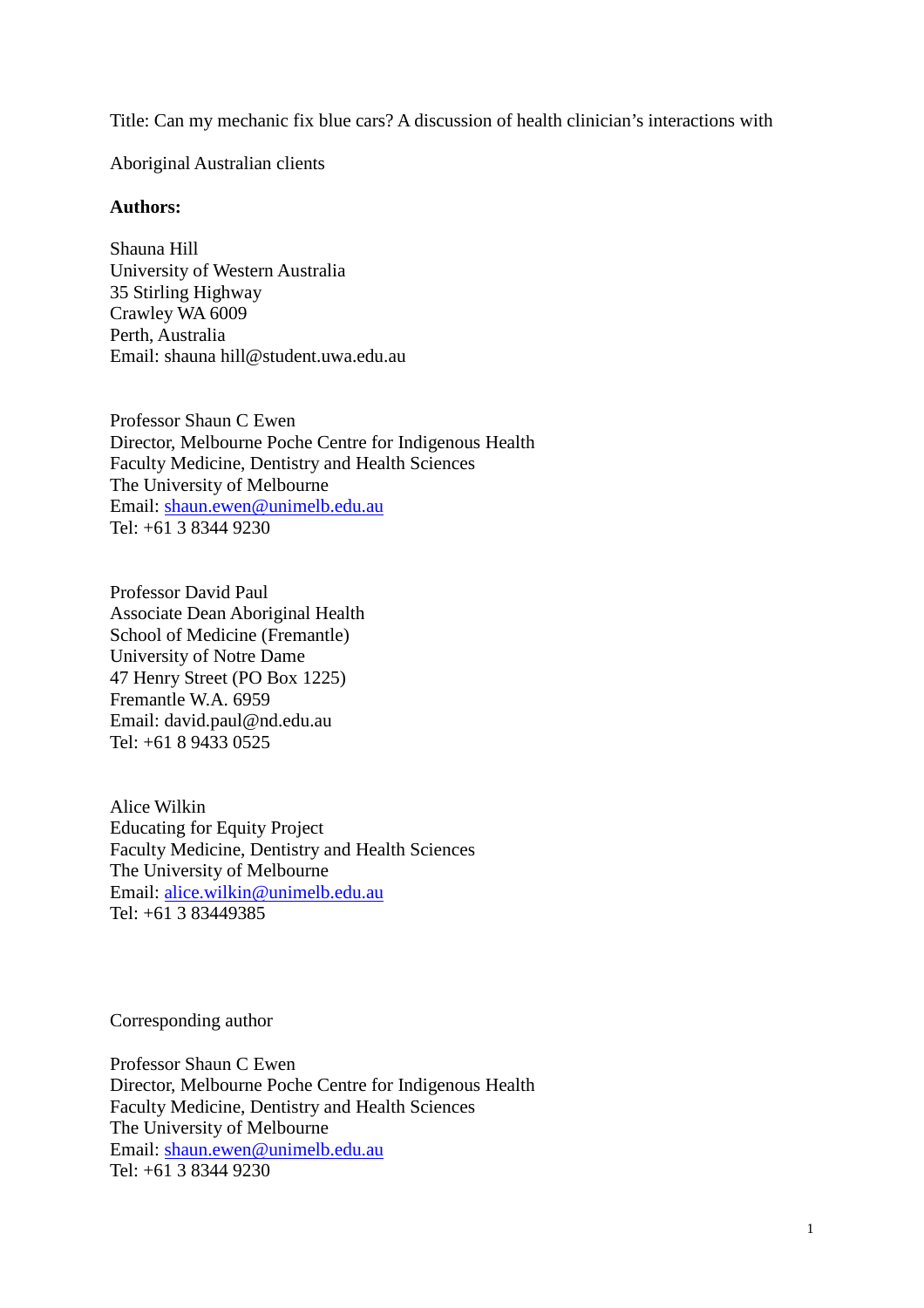All authors complied with the International committee of Medical Journal Editors' authorship criteria. All authors contributed to the development of the concept of the manuscript, the research of the manuscript, editing/proof reading, and all are accountable for the content of the manuscript.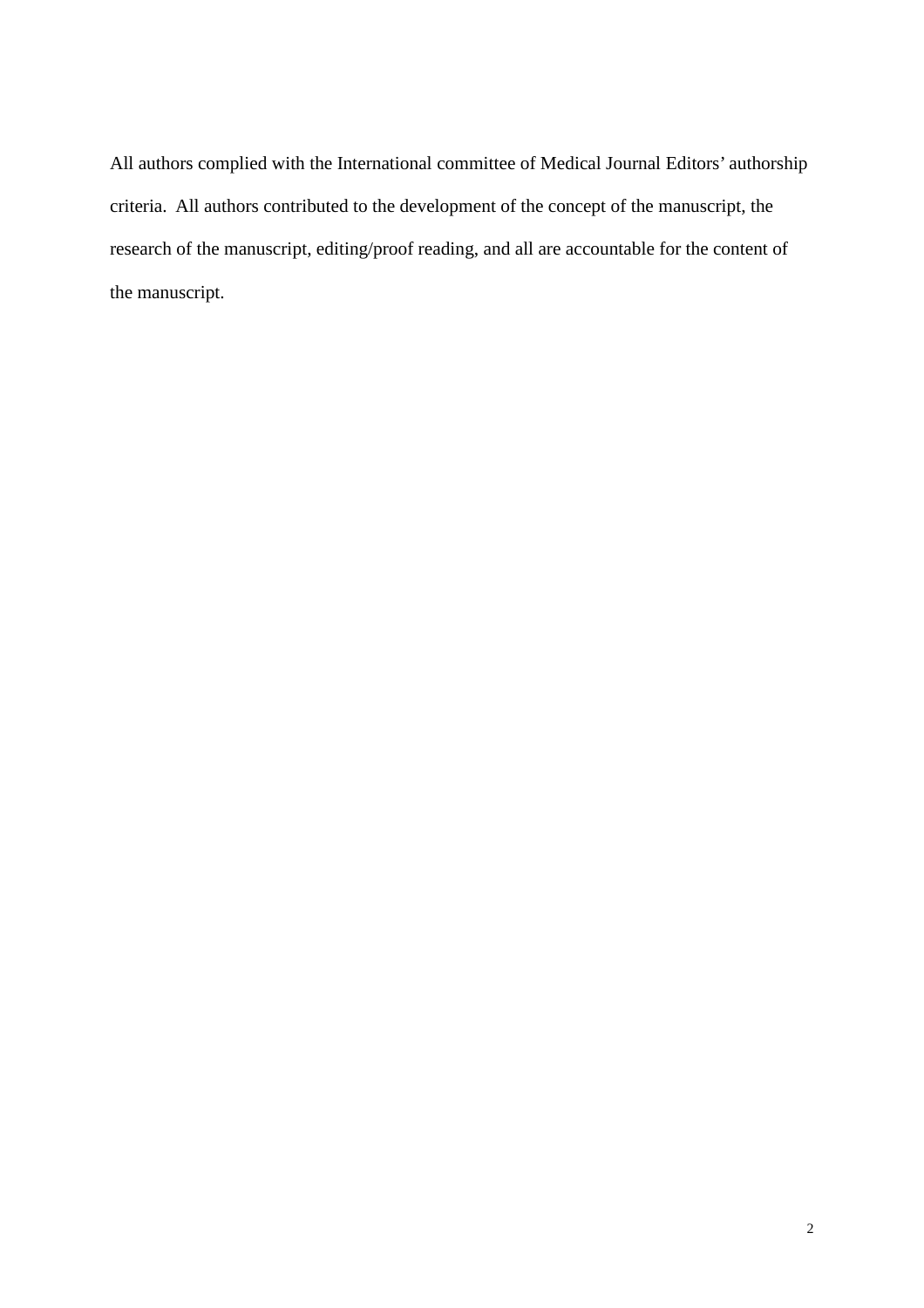# **Can my mechanic fix blue cars? Discussion of health clinician's interactions with Aboriginal Australian clients**

## **Abstract**

We expect our professional mechanics to 'diagnose' and 'treat' our cars irrespective of colour, but are we expecting less from our health professionals? There is an increasing focus in the literature on health practitioner decision-making and its influence on the nature and quality of health care. In this article we explore how the basic diagnostic and therapeutic skills that health care practitioners have should be utilised equitably for all clients and propose ways this might be realised. Could the development of Indigenous specific curricula be teaching our medical students to think that Aboriginal patients are different from the norm? We conclude that despite the gains in introducing more comprehensive Aboriginal health curricula there remains considerable work to be done before we can be confident that we are ensuring that health practitioners are no longer contributing to health disparities.

#### **Key words:**

Aboriginal Health, Indigenous Health, health professional, racism in health, health disparities.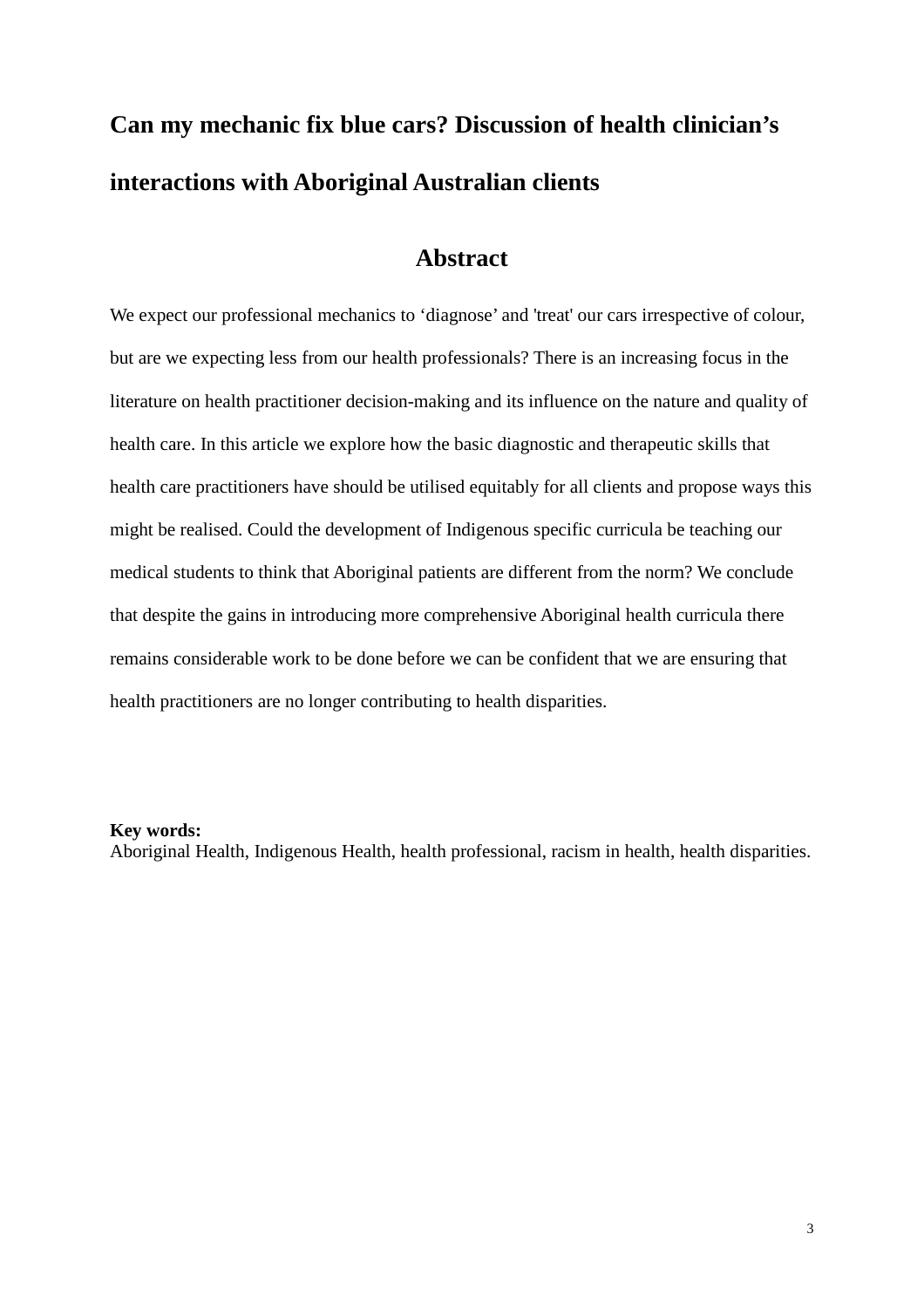#### *Applying ones expertise …*

Consider the following: if we own a car that is experiencing mechanical problems we usually would seek the advice and services of a mechanic, whose expertise in mechanics as demonstrated by their qualifications. We expect the mechanic to be able to diagnose any known mechanical problems that we, as the car owner, cannot be expected to know. We expect the mechanic to explain to us what is wrong with my car, to investigate and apply the most efficient ways of fixing the car and to be held accountable if she/he misdiagnoses or maltreats the mechanical needs of the car. We, as the owner, cannot be responsible for fixing the mechanical problems that are beyond my particular expertise and knowledge.

Acknowledging the somewhat simple nature of this analogy, we ask what does such an analogy offer when considering the health of Aboriginal people? No other group within the Australian population experiences the level of health disparity that exists within Aboriginal communities. Health professionals –with their qualifications, health knowledge and skills – play a role in reducing these ongoing health disparities between Aboriginal and non-Aboriginal people. For the purposes of this article the term 'Aboriginal' will be used to represent Australian Aboriginal and Torres Strait Islander peoples.

Despite health professionals only playing a small part in the diverse factors influencing health and health care outcomes, it is useful to ask a range of questions. These questions include, could the continuing poor health of Aboriginal people be partly caused by health practitioners due to the practitioners not receiving the education required for reducing the ongoing health disparities? Could health professional's engagement with individuals and / or community also be a factor? Have practitioners not made the contribution they could or should do in this area? And, do we expect practitioners to be sufficiently skilled to substantially reduce the gap?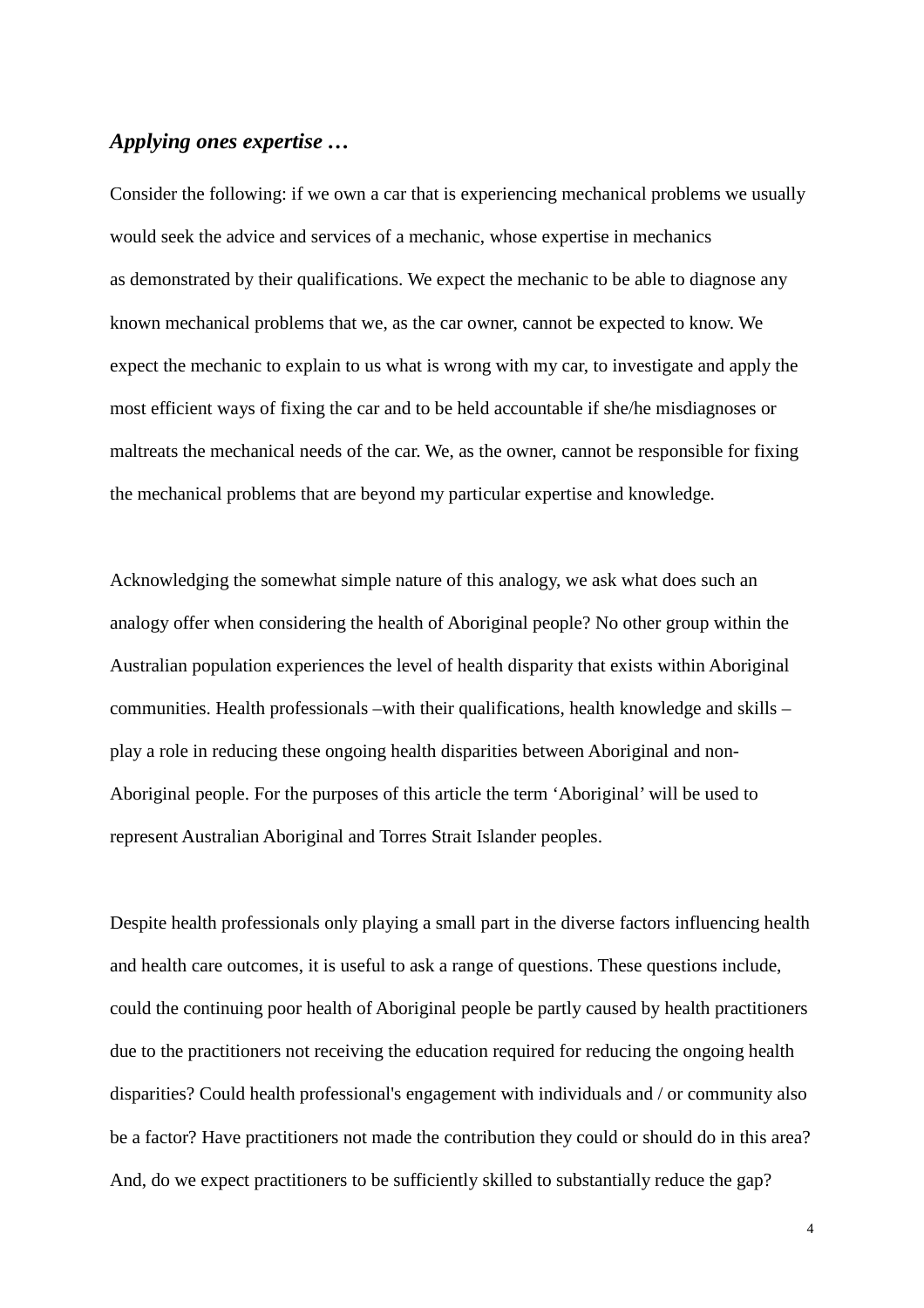Just as we would expect a qualified mechanic to be able to repair different cars, regardless of their colour, a qualified doctor or other health professional should be able to effectively treat people from different populations with identified medical problems – regardless of their background. What if a mechanic said they could not work on your car because it is blue and they have not received blue car training? If we would not normally accept this from our mechanics why should we accept this from our health professionals? In other words, the generic skills of health care professionals are assumed. What is of interest here is what can influence the application or these skills?

### *From mechanic to practitioner*

Specialists, professionals, authorities, experts – these are the types of qualified individuals we often seek out to provide us with the best possible service to achieve the best possible outcome/s. We rely on qualified people in their respective fields to assist us with particular problems and minimise or prevent further issues occurring. Their qualification places them in a primary position to offer and, in partnership with the patient, implement solutions. Their qualifications also demand accountability to ensure that their knowledge and skills are appropriately applied .

We expect our professional mechanics to 'diagnose' and 'treat' our cars irrespective of colour, but are we expecting less from our health professionals? There is an increasing focus in the literature on health practitioner decision-making and the influence on the nature and quality of health care <sup>1-5</sup>. In this article we explore how the basic diagnostic and therapeutic skills that health care practitioners have should be utilised equitably for all clients and how the education of health practitioners can contribute to this.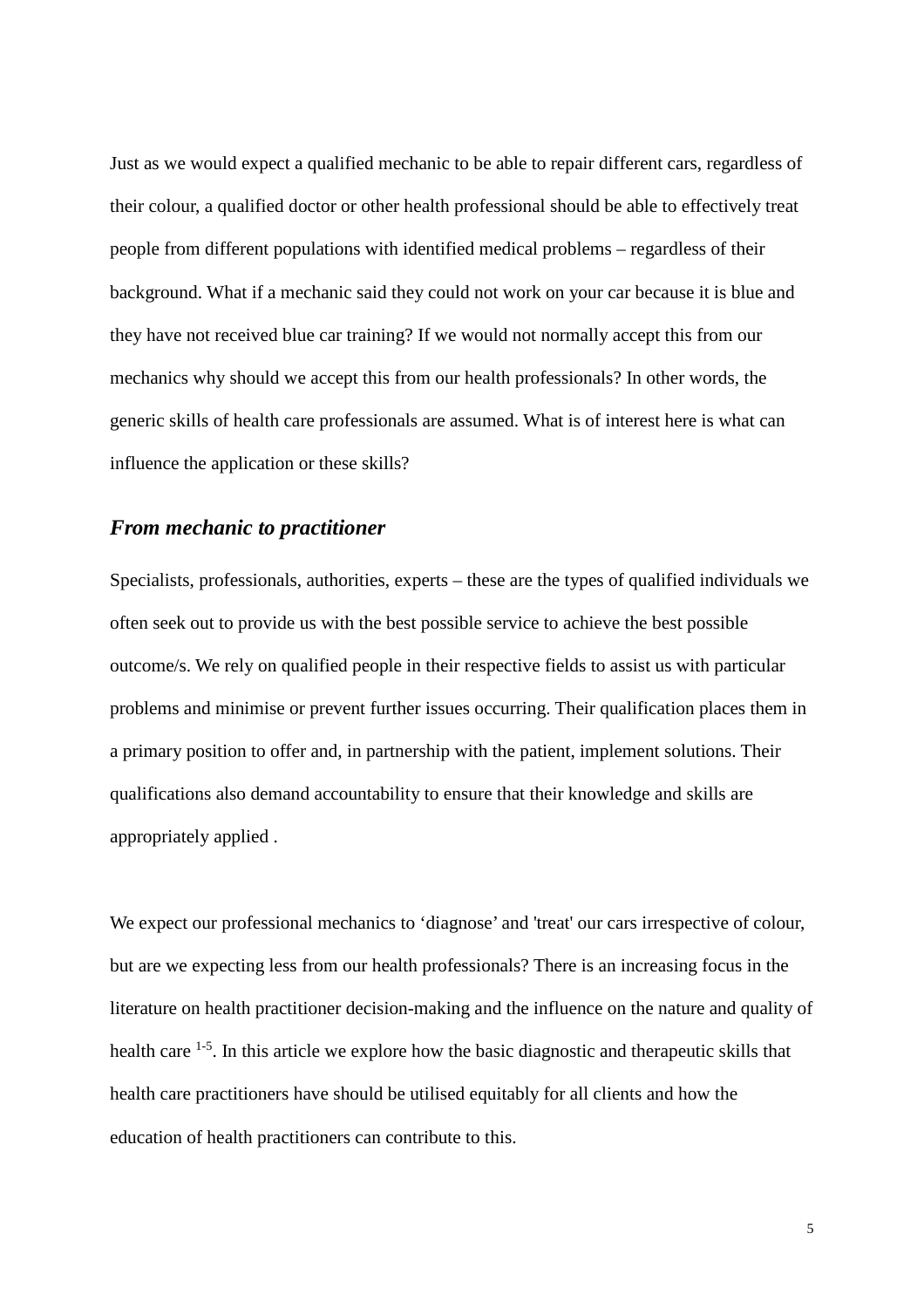Australia's Aboriginal population remains the least healthy population group within Australia  $6-8$ . Despite targeted interventions to improve the health of Aboriginal people, there remains a life expectancy gap of 9.7 years for women and 11.5 years for men<sup>7</sup>. The reasons for this depends upon one's perspective: for example, health professionals frequently assume that poor health outcomes result from an individual failing to take responsibility for one's own health  $9-11$  and non-adherence with a doctor's health advice  $12-14$ . Lloyd et al., when interviewing doctors about Aboriginal health policy, found that commonly doctors perceived Aboriginal patients to be non-adherent with one doctor stating that 'Aboriginal patients are non-compliant because they are not committed to their health'  $14(p9)$ . However there is evidence that Aboriginal peoples adherence to health care advice is no worse than that for non-Aboriginal peoples 15. Further, attributing blame on the patient's ethnicity as the cause of less than ideal health behaviours can affect the doctor/patient relationship  $\frac{1}{1}$ .

From an Aboriginal community perspective, the barrier between the doctor and patient can exist because of long-standing issues such as the role that health practitioners and health services have played perpetuating, or inflicting, injustices upon some members the community  $16$ . For example, throughout the 1890's -1970's, Australian hospitals actively participated in the removal of Aboriginal children from their families when they presented for treatment 16. Larger hospitals are also often associated with the death of family and friends who went there for treatment and never returned  $17,18$ . And, many Aboriginal patients frequently experience racism during their treatment 13.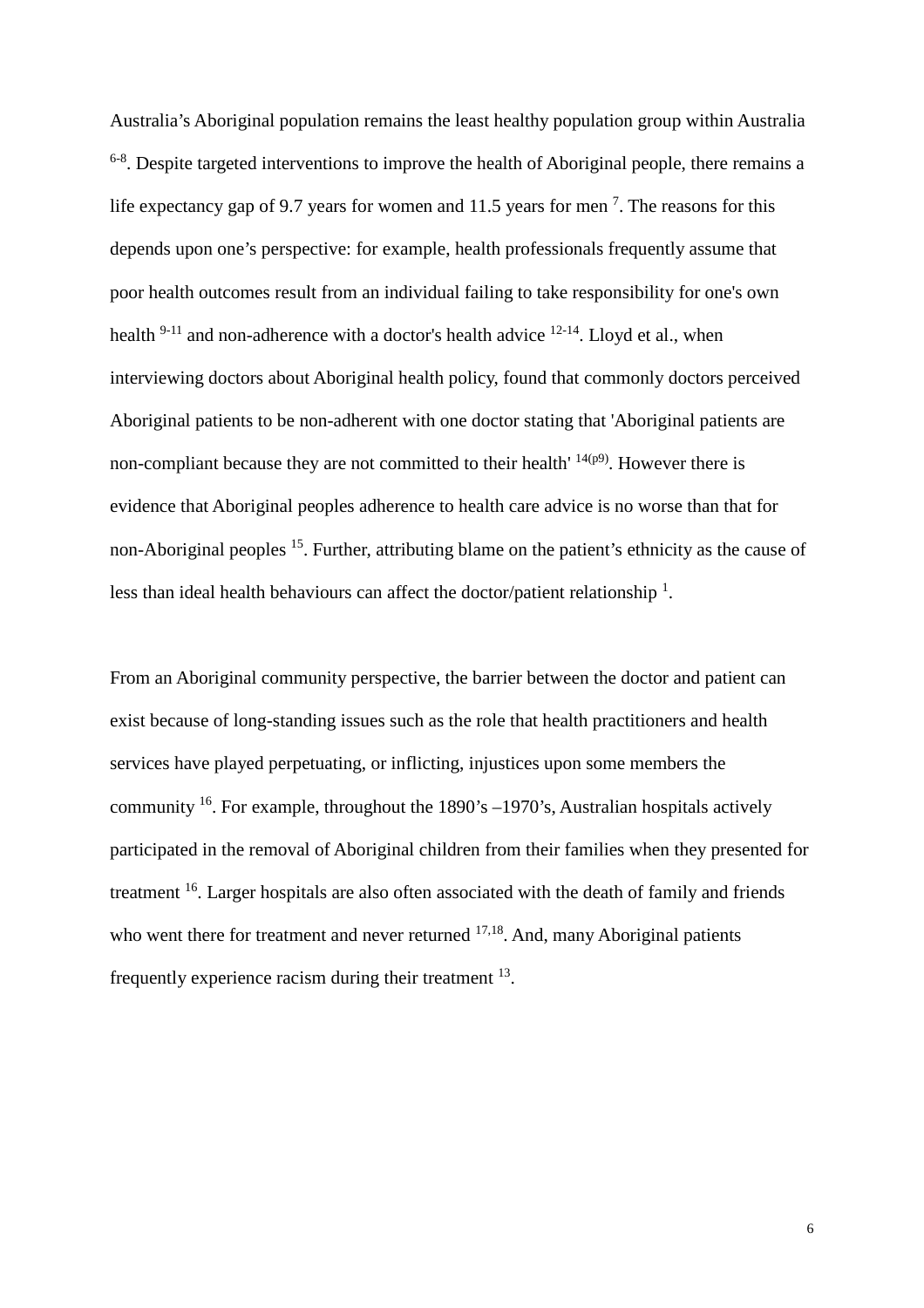#### *What if you had a blue car?*

So how can Aboriginal health related content in tertiary health science curricula improve the skills of health professionals to enable more equitable health care outcomes? One of the known barriers to health access and subsequent poor outcomes in Aboriginal health is racism and perceived racism 10,19,20. Durey investigated

*whether educating health professionals and undergraduate students in culturally respectful health service delivery is effective in reducing racism*  $^{20(p87)}$ *.* 

While the study lacked direct evidence to reveal a reduction in racism, Durey concluded that a key requirement to attain better health outcomes for Aboriginal Australians was to have *collaboration between policy makers, mainstream inter-disciplinary health services, academia and key Aboriginal stakeholders* 20(p91).

The behavior of health care providers contributes to health disparities, albeit unintentionally  $1$ . In addition, this behaviour can be more pronounced when there is discordance between the ethnicity of the practitioner and client  $2<sup>1</sup>$ . Understanding how practitioner decision making contributes to disparity and the mechanisms at play warrants further inquiry  $\frac{1}{1}$ , particularly given the substantially lower rates of intervention experienced by minority groups  $4, 5, 22$ . Such inequitable outcomes are the product of a mix of unconscious bias  $3$ , more explicit racial discrimination  $5$  and institutional racism  $23$  within health care systems and structures.

The influence of formal tertiary level education on health professionals could play a part, although it is not the only contributing factor  $2,19,20$ , in equipping the students with cultural understandings and ways of working as a means of reducing the impacts of racism and bias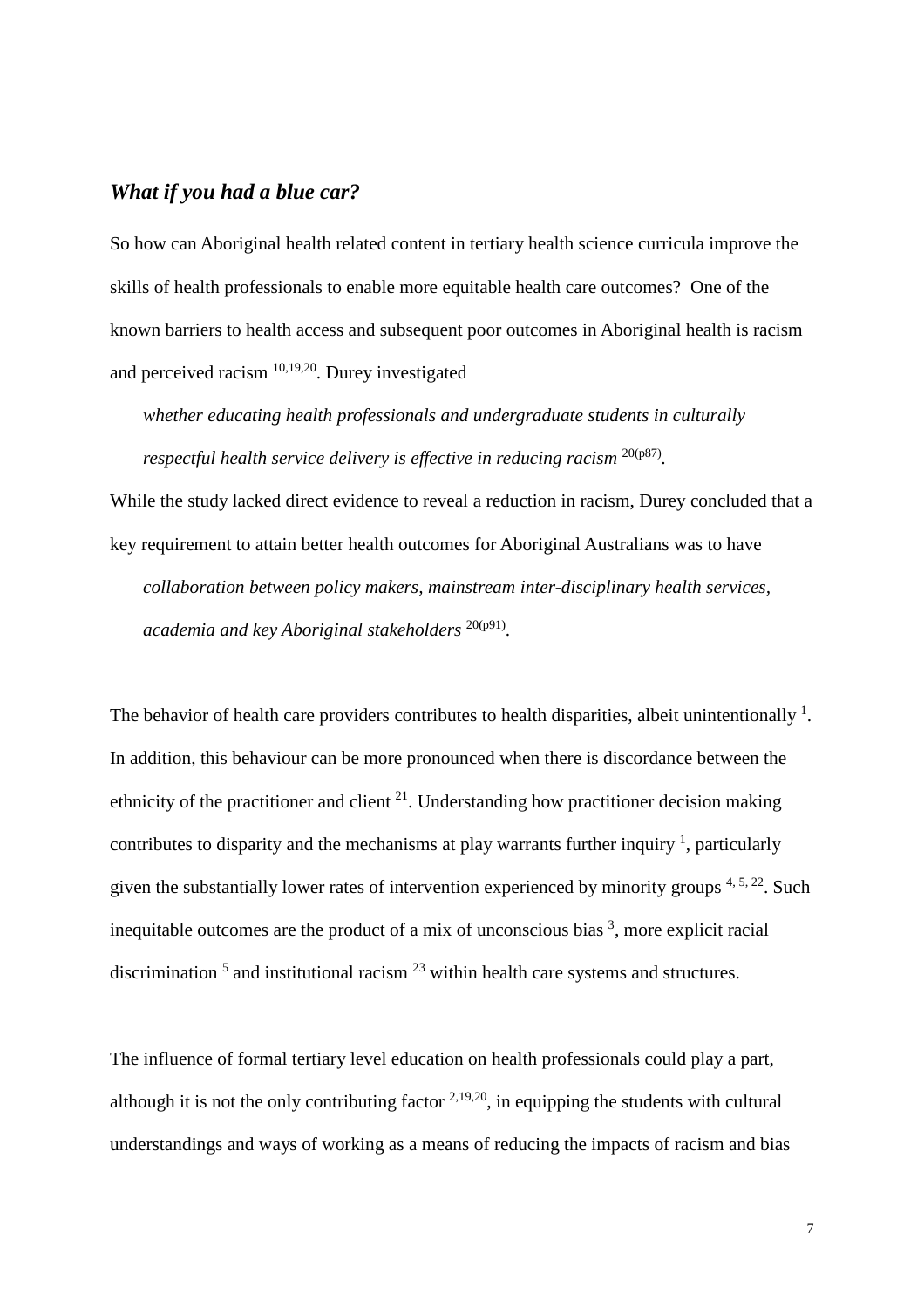within health care decision making and hence improve patient outcomes. However, due to a lack of evaluation in this area to date, this is only an assumption  $20.24$  based on anecdotal evidence.

Aboriginal health content in tertiary level health sciences is commonly titled 'Cultural Competency' or 'Aboriginal health' but there are few other consistencies in delivery  $25-27$ . There are several models of teaching Aboriginal health: from one-off guest lecturers through an intensive five-day course  $28$ , to semester-long courses or, rarely, comprehensive vertically integrated curricula embedded in each year of the health professional course <sup>29</sup>. Additionally Aboriginal health can be offered as an optional or core subject  $24$ . Such diversity of approaches sits at odds with what is recognised as the most effective way of teaching future health practitioners about culture and context, namely, an integrated curricular approach  $30-32$ .

There can be several problems with the above ways of teaching health professionals about Aboriginal health. When the content is a 'one-off' unit or lecturer or intensive workshop the course structure may be inadvertently reinforcing the idea that Aboriginal patients lie outside the realm or the average patient, which can lead to essentialism and subsequent stereotyping <sup>33,34</sup>. Additionally, when Aboriginal health is taught as integrated curricula in some cases it "can be simply vertically collocated, rather than meaningfully integrated" <sup>24</sup> and

*without a meaningfully integrated approach, cultural competence curricula is at risk of being perceived by students and faculty alike as an 'add-on' to the important core curricula* 24(p22) .

The perception of being an "add on" is a key issue, because by failing to meaningfully integrate Aboriginal health curricula, educators are potentially setting future health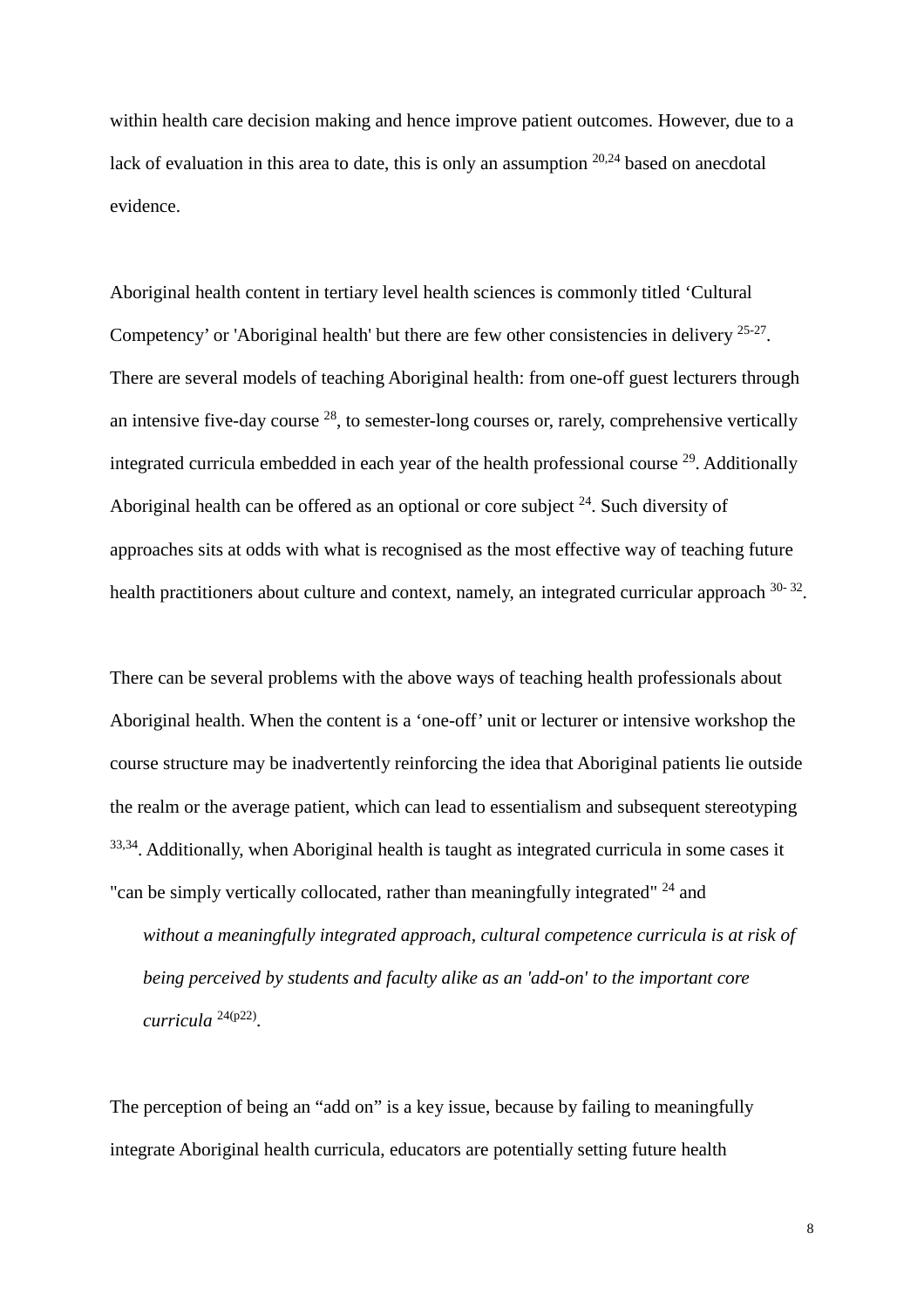practitioners up to not prioritise Aboriginal health issues. It is over ten years since the CDAMS Indigenous Health Curriculum Framework was developed and endorsed in Australia and New Zealand in 2004 35. The recent review of the implementation of the Framework shows that despite gains, there remains considerable diversity in the level of implementation across the medical schools in Australia 36.

This is not only an issue in Australia and New Zealand, there are some factors that are common to Indigenous communities worldwide, particularly in settler colonial contexts, which have contributed to ongoing health disparities. For example loss of country, subsequent government policies that included forced child removal and repression of culture <sup>16,37</sup>. However these similarities do not mean that Aboriginal health can be essentialised nor an 'add on' in health professional training.

It is too soon for us to be confident that the existing changes to the education of health professionals will ensure more equitable health care delivery to all peoples irrespective of background and ethnicity. The way in which future health care professionals are taught, as well as what they are taught, needs further investigation. Factors that enable health professionals to continue in-equitable management of patients need to be more clearly defined, rather than assumed. In particular there is scope to ensure that practitioners do not continue to learn from a structure that can reinforce the idea that Aboriginal patients are unlike 'normal' patients. Just as if a mechanic was taught that blue cars require a different diagnostic approach when the only difference is the paint.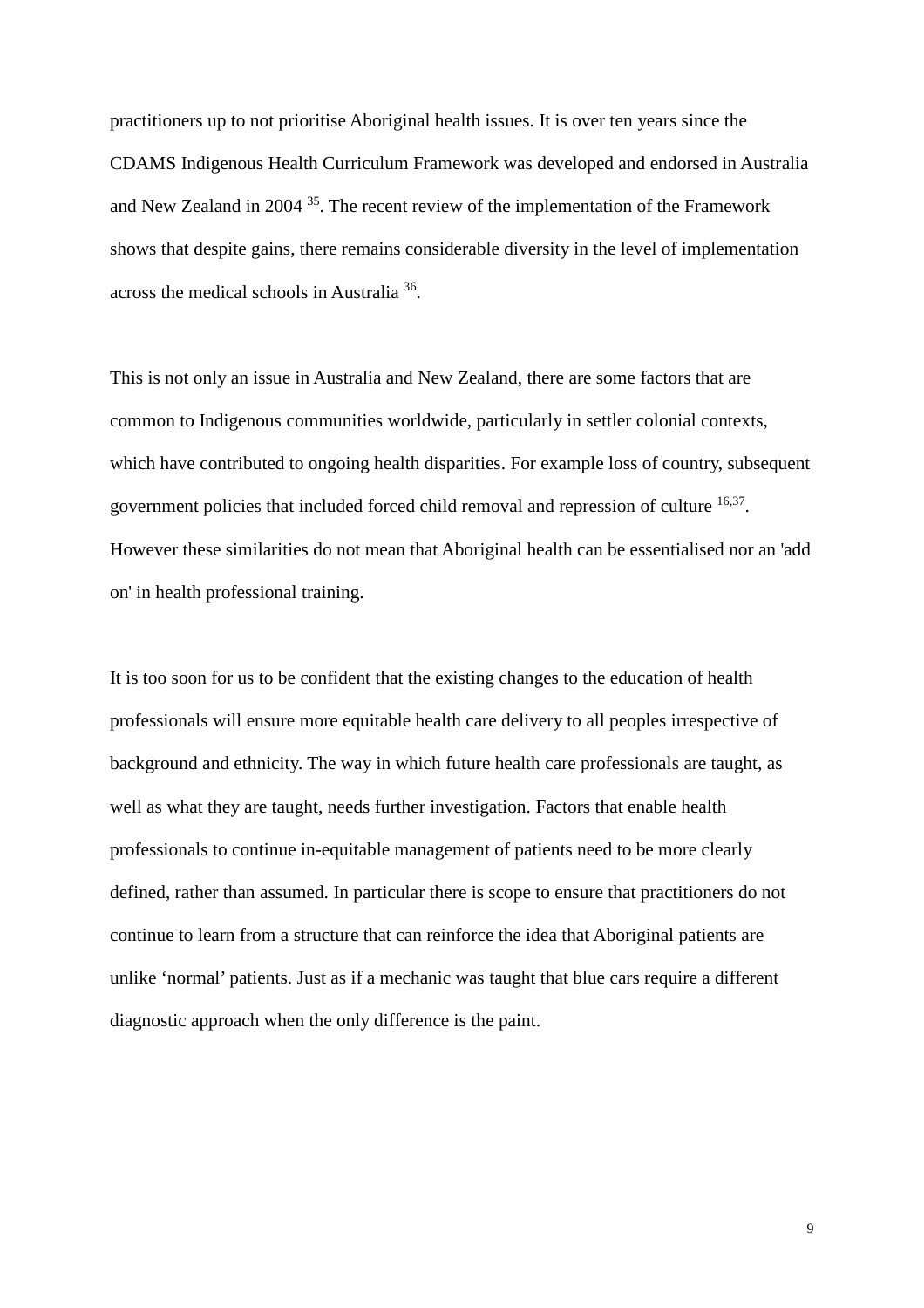# **ACKNOWLEDGEMENTS**

The authors would like to acknowledge our Australian and international colleagues involved in the Educating for Equity project. See www.educating4equity.net for more details of the project and team members.

This project is supported by funding from the National Health and Medical Research Council, grant ID 634586.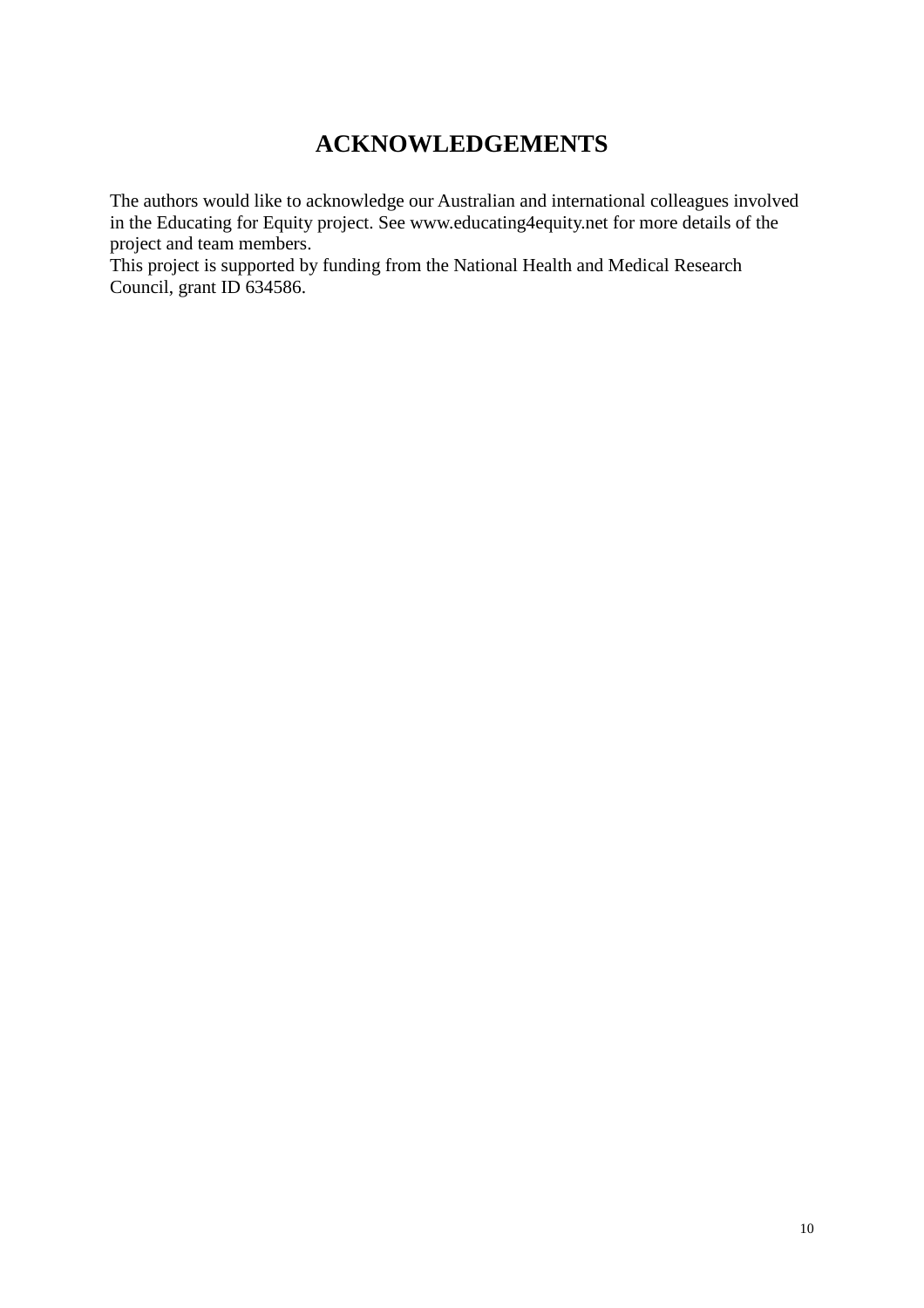## **References**

[1] Burgess D, Fu S, van Ryn M. Why Do Providers Contribute to Disparities and What Can Be Done About It? J Gen Intern Med. 2004;19(11): 1154-1159.

[2] Dogra N, Reitmanova S, Carter-Pokras O. Twelve tips for teaching diversity and embedding it in the medical curriculum. Med Teach. 2009;31: 990-993.

[3] Haider A, Sexton J, Cooper L, Efron D, Swobada S, Villegas C, Haut E, Bonds M, Pronovost P, Lipsett P, Freischlag J, Cornwell E. Association of unconscious race and social class bias with vignette-based clinical assessments by medical students. JAMA. 2011;306(9): 942-951.

[4] van Ryn M, Burgess D, Dovidio J, Phelan S, Saha S, Malat J, Griffin J, Fu S, Perry S. The impact of racism on clinician cognition, behaviour, and clinical decision making. Du Bois Rev. 2011;8(1): 199-218.

[5] Harris R, Cormack D, Tobias M, Yeh L, Talamaivao N, Minster J, Timutimu R. The pervasive effects of racism: Experiences of racial discrimination in New Zealand over time and associations with multiple health domains. Soc Sci Med. 2012;74(3): 408-415.

[6] Australian Bureau of Statistics (ABS). National Aboriginal and Torres Strait Islander Health Survey, 2004–05 [Internet]. 2006 [cited 2012 Feb 12]; ABS cat. No. 4715.0. Available from: [http://www.abs.gov.au](http://www.abs.gov.au/).

[7] Australian Institute of Health and Welfare (AIHW). The health and welfare of Australia's Aboriginal and Torres Strait Islander people: an overview 2011 [Internet]. 2011 [cited 2012 Feb 12]; AIHW cat. No. IHW 42. Available from:

<http://www.aihw.gov.au/publications/index.cfm/title/10305>

[8] Australian IndigenousHealthInfoNet. Overview of Australian Indigenous health status 2011 [Internet]. 2011 [cited 2012 Feb 12]. Available from: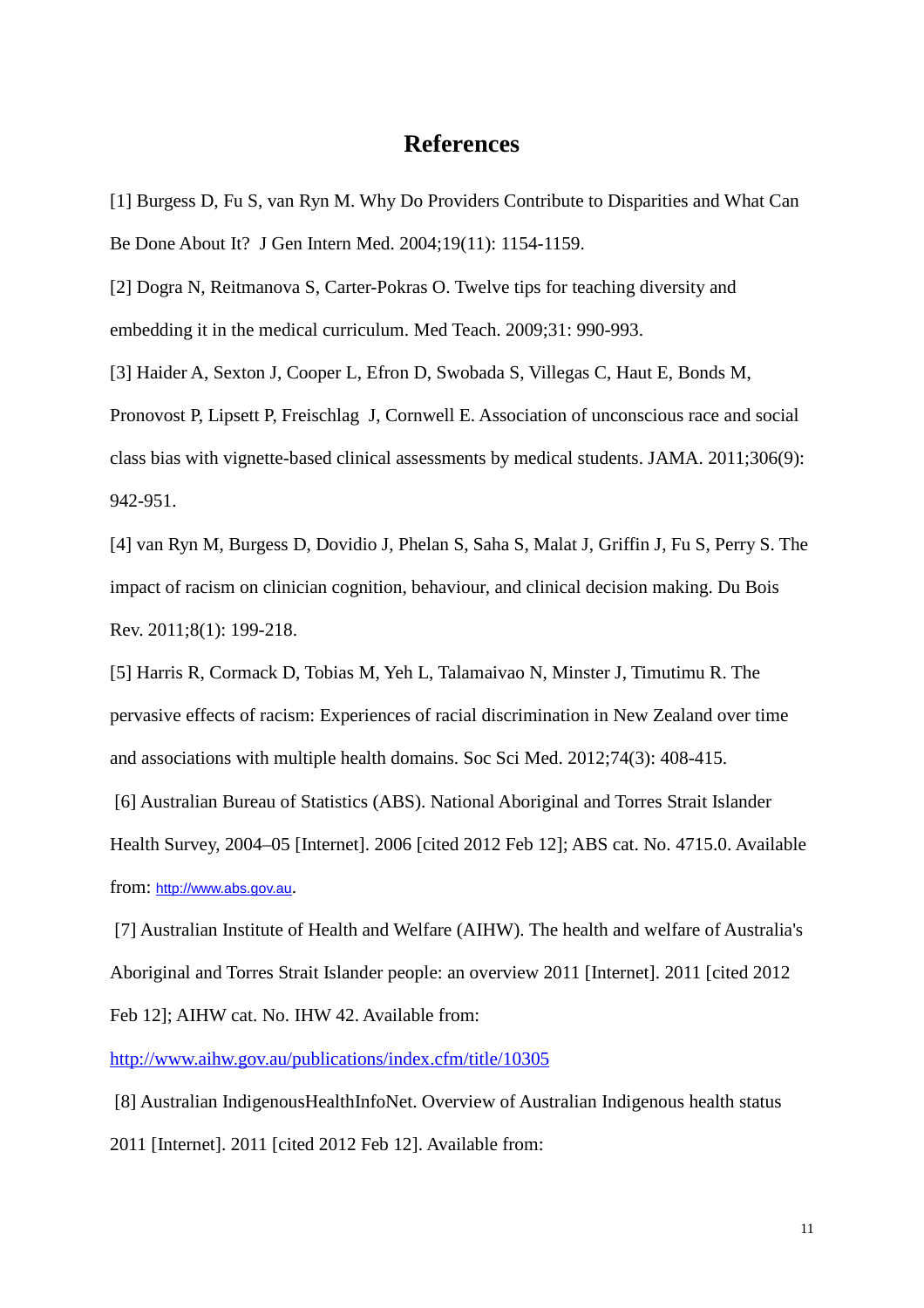#### [http://www.healthinfonet.ecu.edu.au](http://www.healthinfonet.ecu.edu.au/)

[9] Paterson B, Charlton P, Richard S. Non-attendance in chronic disease clinics: a matter of non-compliance? J Nurs Healthc Chronic Illn. 2010;2(1): 63-74.

[10] Saethre E. Medical interactions, complaints, and the construction of Aboriginality in remote Australia. Soc. Identities. 2009; 15(6): 773-786.

[11] Harrington Z, Thomas D, Currie B, Bulkanhawuy J. Challenging perceptions of noncompliance with rheumatic fever prophylaxis in a remote Aboriginal community. MJA; 184(10): 514-517.

[12] Lowell A, Maypilama E, Yikaniwuy S, Rrapa E, Williams R, Dunn S. Hiding the story Indigenous consumer concerns about communication related to chronic disease in one remote region of Australia. Int J Speech Lang Pathol. 2012;14(3): 200-208.

[13] Trueman S, Mills J, Usher K. Racism in contemporary Australian Nursing. Aborig Isl Health Work J. 2011;35(5).

[14] Lloyd J, Wise M, Weeramanthri T, Nugus P. The influence of professional values on the implementation of Aboriginal health policy. J Health Serv Res Policy. 2009;14(1): 6-12.

[15] Humphery K, Weeramanthri T, Fitz J. Forgetting compliance: Aboriginal health and medical culture. Darwin, NT: NTU Press in association with the Cooperative Research Centre for Aboriginal and Tropical Health. 2001.

[16] Human Rights and Equal Opportunity Commission (HREOC). Bringing them Home: Report of the National Enquiry into the Separation of Aboriginal and Torres Strait Islander Children from their Families. Canberra, ACT: Australian Government Printing Service; 1997. [17] Einsiedel L, Van Lersel E, Macnamara R, Spelman T, Hefferman M, Bray L, Morris H, Porter B, Davis A. 'Self-discharge by adult Aboriginal patients at Alice Springs Hospital, Central Australia: insights from a prospective cohort study'. Aust Health Rev. 2013; 37: 239- 245.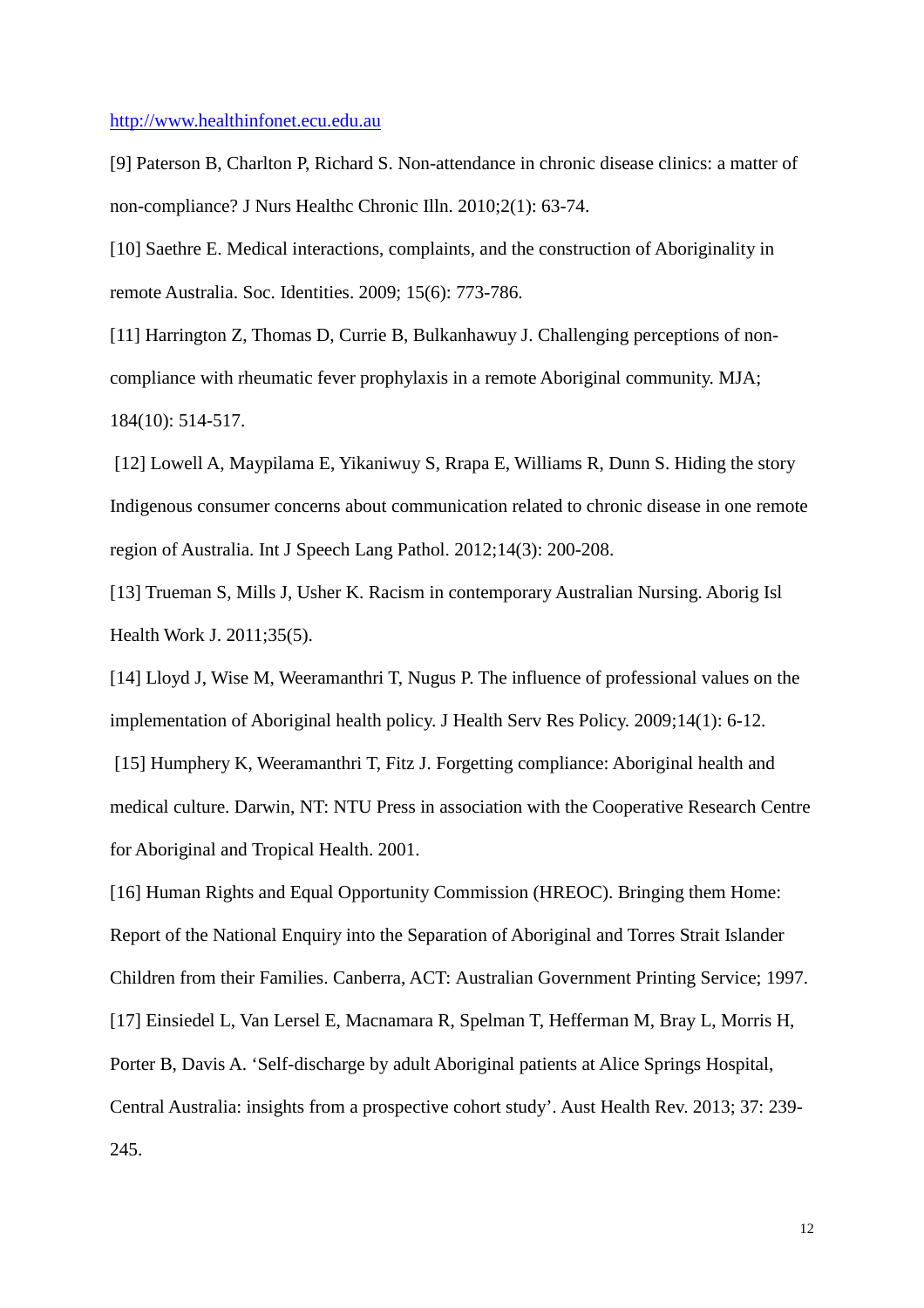[18] Ireland S, Wulili Narjic C, Belton S, Kildea S. Niyith Nniyith Watmam (the quiet story): Exploring the experiences of Aboriginal women who give birth in their remote community. Midwifery. 2011;27: 634–641.

[19] Awofeso N. Racism: a major impediment to optimal Indigenous health and health care in Australia. Australian Indigenous HealthBulletin. 2011;11(3).

[20] Durey A. Reducing racism in Aboriginal health care in Australia: where does cultural education fit? Aust N Z J Public Health. 2010;34(s1).

[21] LaVeist, T., A. Nuru-Jeter and K. Jones (2003). The Association of Doctor-Patient Race Concordance with Health Services Utilization. Journal of Public Health Policy 24(3/4): 312- 323.

[22] Curtis, E., M. Harwood, T. Riddell, B. Robson, R. Harris, C. Mills and P. Reid (2010). Access and Society as Determinants of Ischaemic Heart Disease in Indigenous Populations. Heart, Lung and Circulation 19: 316-324.

[23] Jones, C. (2000). Levels of racism: a theoretical framework and a gardener's tale. American Journal of Public Health 90(8): 1212-1215.

[24] Ewen S, Paul D, Bloom G. Do indigenous health curricula in health science education reduce disparities in health care outcomes? Med J Aust. 2012;197(1).

[25] Ewen SC, Paul D, Wilkin A. Health disparities, cultural awareness, and Indigenous health: Results from a health educator survey. J Nurs Educ Pract. 2014;4(10): 40-50.

[26] Smith WT, Roth J, Okoro O, Kimberlin C, Odedina F. Disability in cultural competency pharmacy education. Am J Pharm Educ. 2011;75(2): 26.

[27] Johnson Y, Munch S. Fundamental Contradictions in Cultural Competence. Soc Work. 2009;54(3): 220-231.

[28] Vela M, Kim K, Tan, H, Chin M. Innovative health care disparities curriculum for incoming medical students. J Gen Intern Med. 2008;23(7): 1028-32.